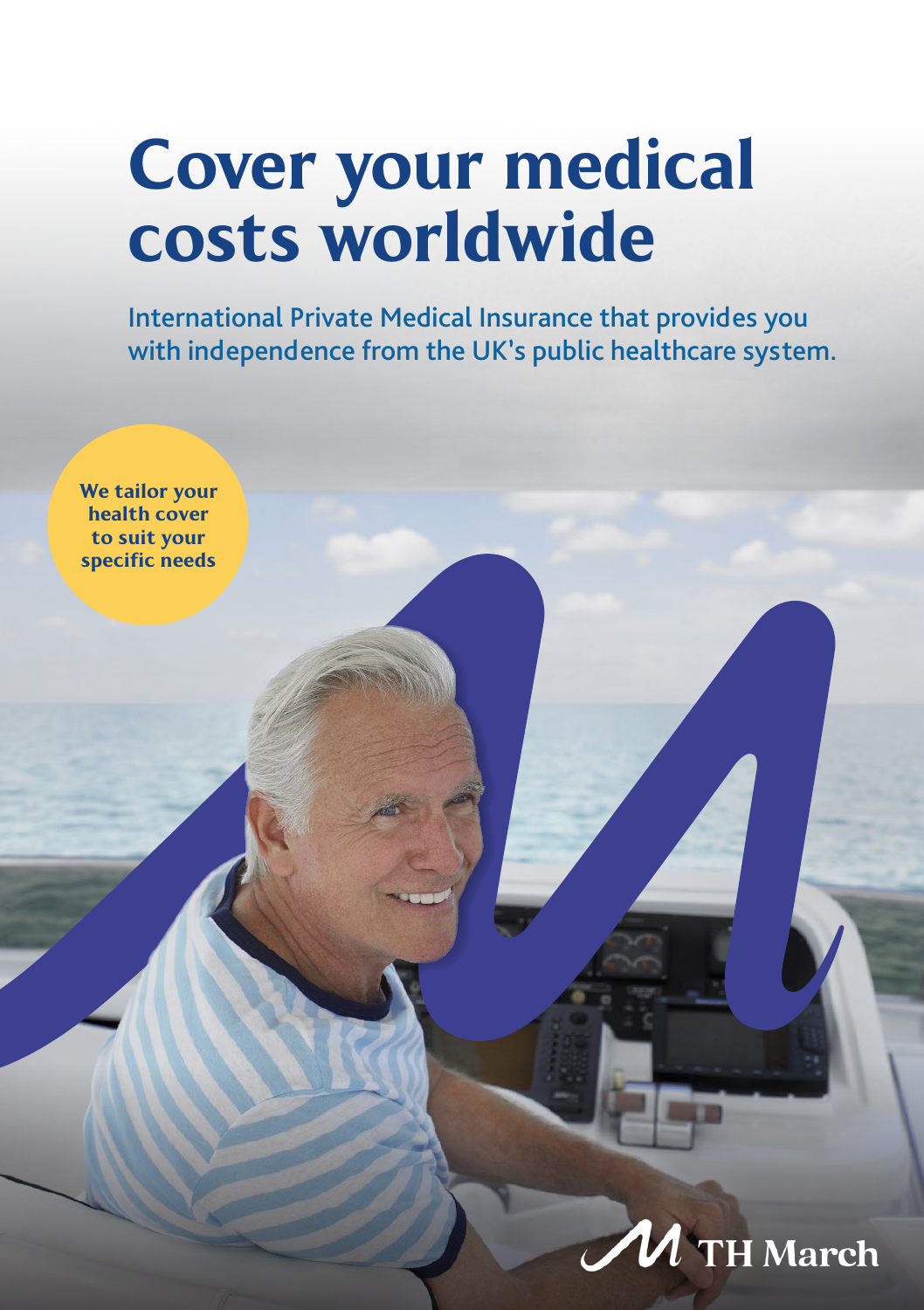## Why consider Private International Medical Insurance?

If you are not concerned about cost but you are concerned about the service you receive and that things get done when you need it most, then read on, this could be for you. Even more useful if you travel or base yourself in more than one country.

It is not a surprise to us that those who can choose, when they find out about it, take out International Private Medical Insurance, even if they are based in the UK and have no intention to travel. It is all about what it covers and the service you receive wherever you are.

#### "HAVING UK BASED PMI SHOULD SPEED UP TREATMENT, HOWEVER YOU'LL NEARLY ALWAYS NEED A GP REFERRAL BEFORE YOU GET TO SEE A CONSULTANT."

We all know the NHS does a fantastic job and most of us know that UK based Private Medical Insurance (PMI), is just a top up to the NHS. Having UK based PMI should speed up treatment, however it can be frustrating, nearly always need a GP referral before you get to see a consultant. Then there can be limitations to UK based PMI on the amount of cover which might prevent you receiving treatment from your chosen consultant, or top hospital.



#### A Helping Hand from TH March

You will still want to know that you are getting the right cover and paying a fair price for it, that is where we come in as your insurance broker, looking at the market and making a recommendation to you that suits your requirements for cover at a fair cost when compared to other insurers.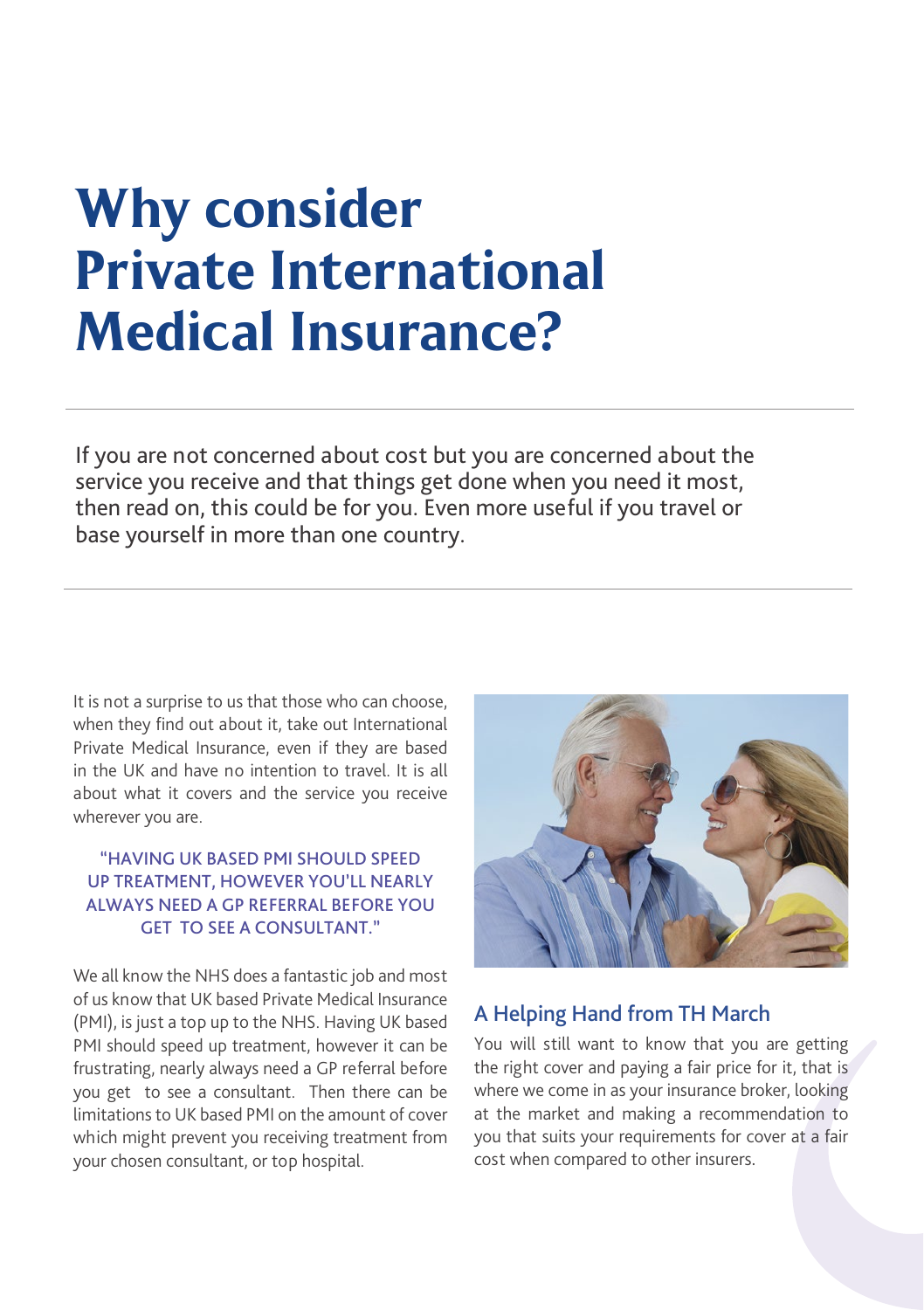

### So what is the difference that makes paying more worthwhile?

International Private Medical Insurance (IPMI) policies provide independence from the public health care system (here that is the NHS) and allow you to become truly private patients. Certain IPMI plans also offer access to private physiotherapy, acupuncture and alternative treatments such as homeopathy, and cover for many pre-existing conditions.

#### "INTERNATIONAL PRIVATE MEDICAL INSURANCE (IPMI) POLICIES PROVIDE INDEPENDENCE FROM THE PUBLIC HEALTH CARE SYSTEM"

In many instances, IPMI can offer direct access to specialists without the need for a GP referral, inhospital cover for private rooms in internationally

renowned facilities such as the BUPA Cromwell Hospital and London's Harley Street, and the freedom to choose where a customer receives treatment (within the area of cover).

### What can IPMI cover that PMI can't?

IPMI policies offer a wealth of benefits that PMI policies simply can't provide. For example:

- Accident and emergency
- Chronic conditions
- Dialysis
- Intensive care
- Maternity and childbirth
- Reconstructive treatment
- Routine dental and optical treatment
- Prescriptions
- Preventive care